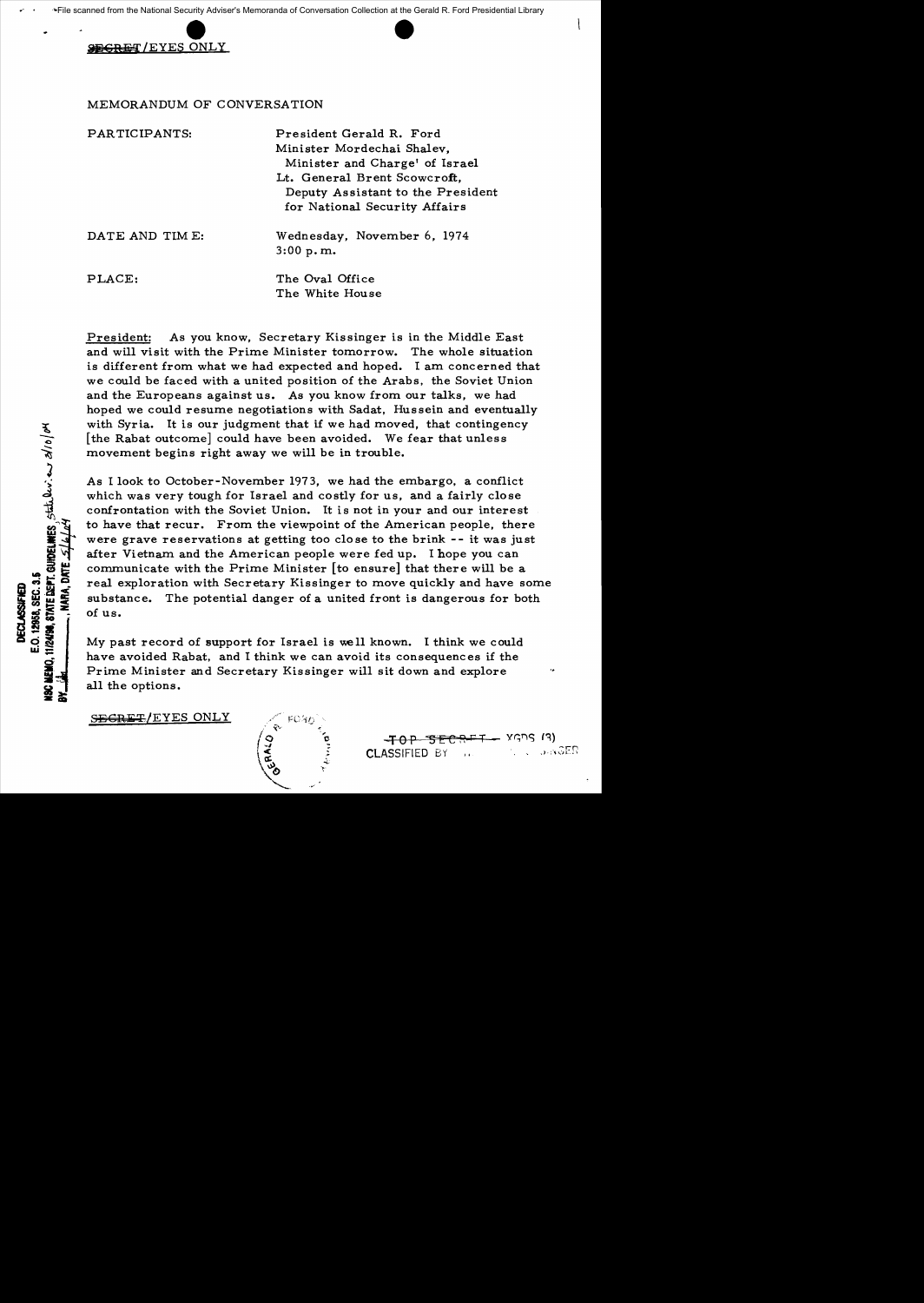## SECRET/EYES ONLY 2

 $11.1<sub>1</sub>$ 

Shalev: The Prime Minister has said that Israel is ready to negotiate with Egypt and with Jordan, but not with the PLO. I believe it is in accordance with what you would want **--** to negotiate with Egypt and Jordan. Prime Minister Rabin has said this in his speech to the Knesset. [He reads a page from it.] He made it clear that Israel is not prepared to negotiate with the PLO because they want to destroy Israel.

President: We understand you view of the PLO and we wish it were not so, but we need to move.

Sha1ev: I am not aware of any difference with the United States on steps toward a disengagement agreement. Rabat would have happened anyway.

President: My understanding is that we urged movement early, then Rabin came in and urged some delay. If there had been a negotiation underway, the Rabat outcome would have been different.

Shalev: We are on the receiving end. Our confidence in Sadat's wishes for peace are shaken. We think he is keeping his options open.

Egypt is taking some steps building bunkers on the eastern side of the Canal for anti-aircraft, which is prohibited. We will submit this to the UN.

On the Secretary's last visit with Sadat, he knew we would negotiate. I don't think a couple of weeks would have made a difference.

Eresident: I think we now must move, and I want you to communicate this to the Prime Minister. A repeat -- or so mething even worse -of 1973 we mus t avoid.

Shalev: Nothing is further from our minds than a delay of the negotiation. But we must have our security.

President: I agree. We will maintain our guarantee for Israel's security and existence.



SEGRET/EYES ONLY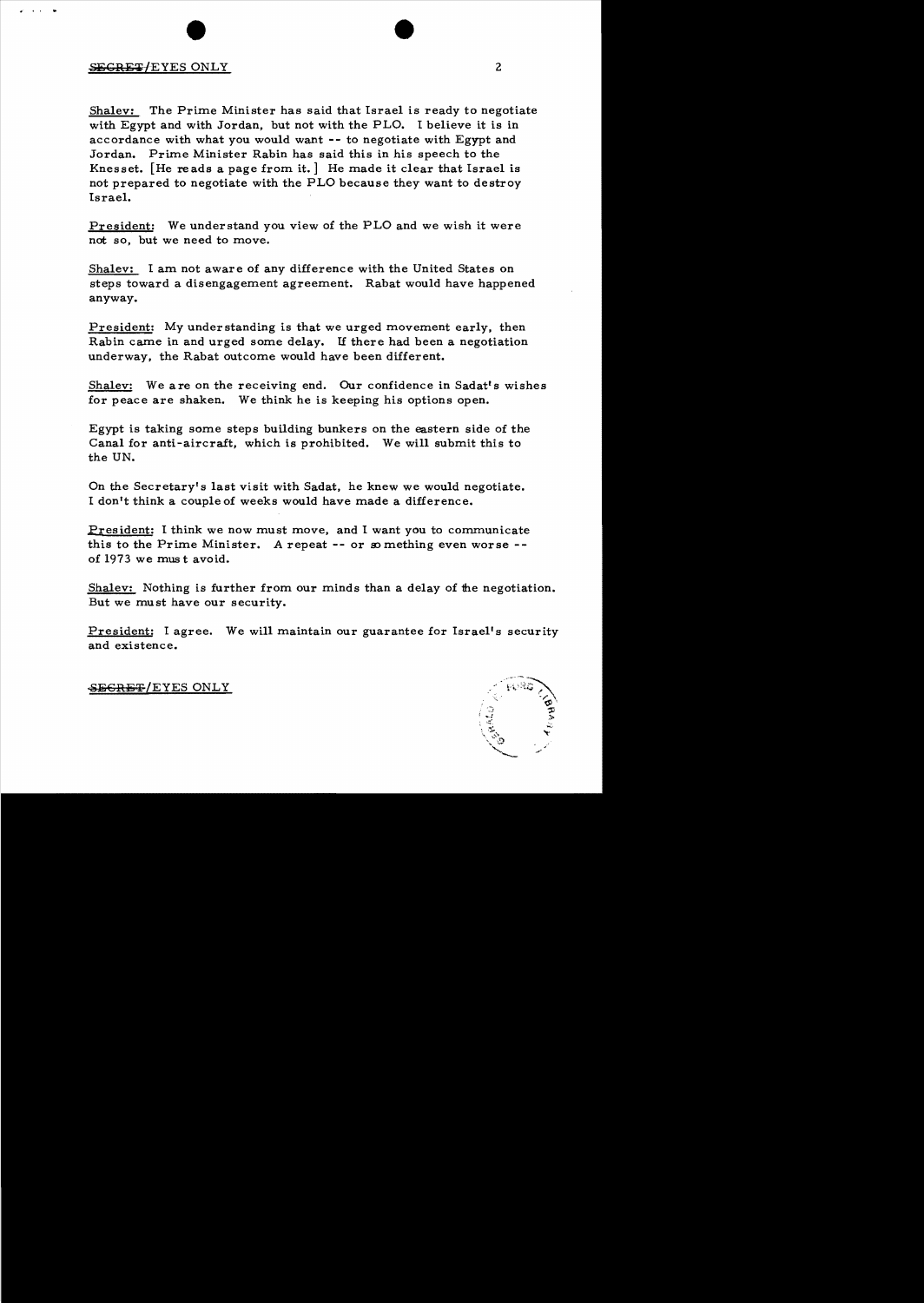P/Shalw Transcribed  $C$  har  $74$ 

**A** 

P Comme know Kim WER court or PM morning potrole est is dig promocrat un experited a hyper. I can chied that we could be found up a southed fourt of crabb/sd/Euros against up. as you have from com (onto, we had hoped we could upon a toppet of Sadat (Nossein / Come en men 1/6 spie / 1 inder warment bygins upt any we said dor man timber. as to let oct-hoo! ??, we had internet, complet which was track for it with for wo, + fority clear cooperaturion or set and on goods & one wanted to have that recome. Farme uniquet of an page, Aue mure Hope geometra commente wip pour that three and to well explanation of K to conore purity a have sont rechtaine. ind dongerous for both. Un particulat fait à will became of I think we can give its creary was of Par el main suit homme explice allegting  $\mathsf{\underline{S}}$  $-4\pi\sqrt{240}$ I following it is more orien derne w/ whoit you unity of E they don't be myself of the (Read from Robin tables of white Kner A) He mide chan T mot perposed to enjoy es pérd I wave with on, but we head to move

**DECLASSIFIED E.O. 12858, SEC. 3.5**<br>N**SC MEMO**, 11/24/98, STATE DEPT. GUIDELINES 560 elected 3/10/04